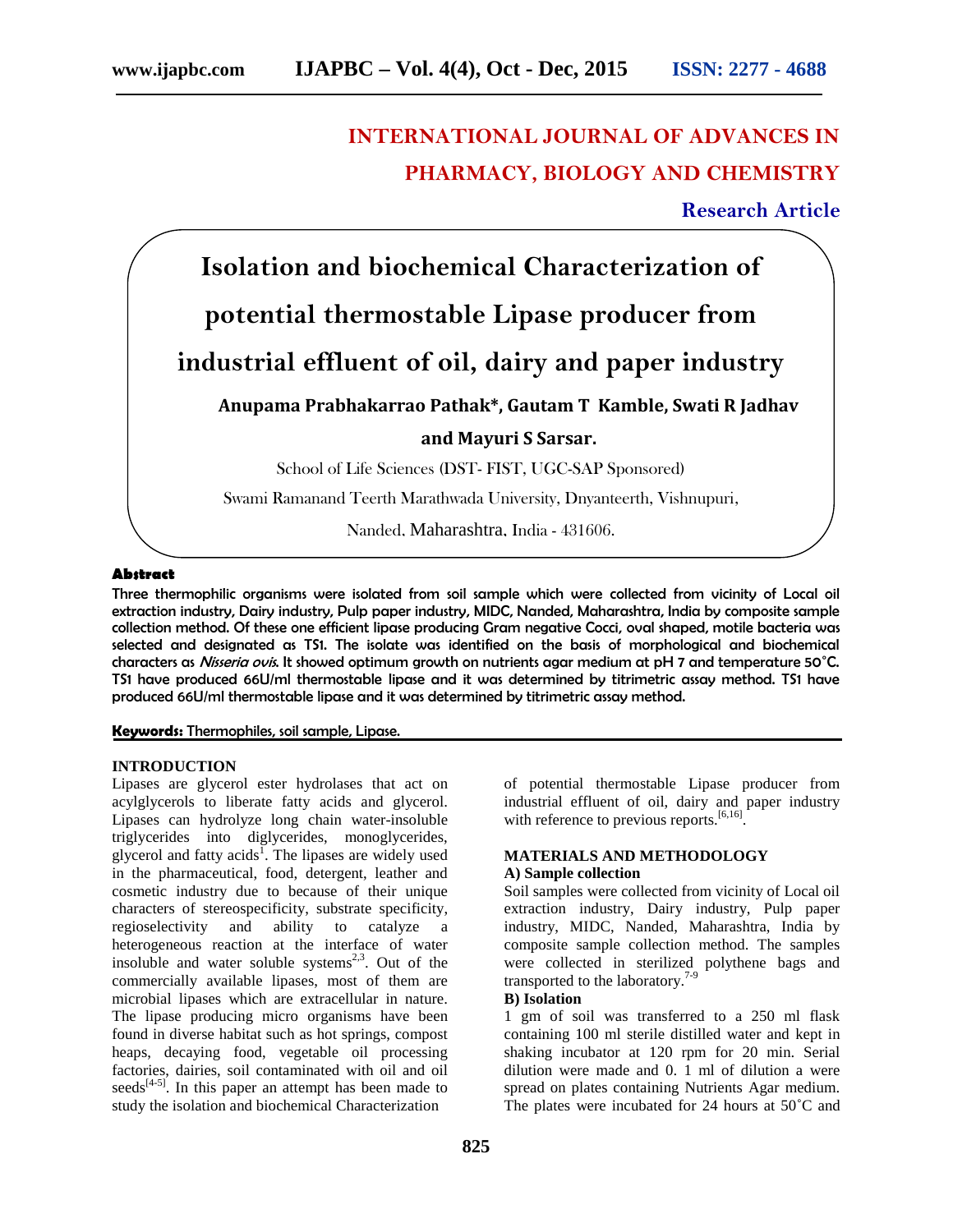morphologically different colonies appearing on the medium were isolated**.**7,8

## **C) Biochemical tests**

For the identification of isolate the biochemical tests were performed such as Catalase and oxidase activity, indole production, citrate utilization, lipase and H2S production, hydrolysis of gelatin, casein, starch, cellulose and urea were observed, MRVP test and carbohydrate fermentation tests were also performed using standard procedures.<sup>17</sup>

#### **D) Screening of isolates for lipolytic activity:**

The predominant bacteria in the nutrient agar plate were isolated and screened for lipolytic activity on agar containing Tributyrin (1% w/v). Incubated plates were observed for zone of clearance around colonies.

#### **E) Culturing and Characterization of the Isolates**

The isolate showing maximum zone of clearance hereby referred as TS1 was selected for further analysis. Morphological and biochemical characteristics of the isolate were studied for the identification of the isolate.<sup>10-12</sup>

#### **F) Lipase enzyme production**:

Isolate TS 1 was inoculated in production medium containing (%w/v) peptone 0.2;  $NH<sub>4</sub>H<sub>2</sub>PO<sub>4</sub> 0.1$ ; NaCl 0.25; MgSO<sub>4</sub>•7H<sub>2</sub>O 0.04; CaCl<sub>2</sub>.2H<sub>2</sub>O 0.04; olive oil  $2.0$  (v/v); pH 7.0; 1-2 drops Tween 80 as emulsifier. Erlenmeyer flasks containing 100 ml of liquid medium were incubated at 50°C in shaking incubator (150 rpm). After 24 hours of incubation, the culture was centrifuged at 10,000 rpm for 20 min at 4ºC and supernatant was used as the sources of extracellular enzyme. The lipase activity in the supernatant was determined by the titrimetric assay method.<sup>11-14</sup>

#### **G) Lipase Assay:-**

Lipase activity was measured by titrimetric method using olive oil as a substrate. Olive oil  $(10\% \text{ v/v})$ was emulsified with gum Arabic (5% w/v) in 100mM potassium phosphate buffer pH 7.0. 100 µl of enzyme was added to the emulsion and incubated for 15 minutes at room temperature. The reaction was stopped and fatty acids were extracted by adding 1.0 ml of acetone: ethanol solution. The amount of fatty acids liberated were estimated by titrating with 0.05M NaOH till attainment of pH 10.5 using phenophathelin indicator. One unit of enzyme was defined as the amount of enzyme required to hydrolyse μmol of fatty acids from triglycerides. $11,12$ 

| <b>Morphological Characters</b> |                           |  |  |  |
|---------------------------------|---------------------------|--|--|--|
| <b>Characters</b>               | <b>Observed Character</b> |  |  |  |
| <b>Size</b>                     | 2.5 <sub>mm</sub>         |  |  |  |
| <b>Shape</b>                    | Circular                  |  |  |  |
| Color                           | White                     |  |  |  |
| <b>Margin</b>                   | Entire                    |  |  |  |
| <b>Surface</b>                  | Smooth                    |  |  |  |
| <b>Elevation</b>                | Raised                    |  |  |  |
| Consistency                     | Sticky                    |  |  |  |
| Opacity                         | Transparent               |  |  |  |
| <b>Grams Nature</b>             | -ve, Cocci                |  |  |  |
| <b>Motility</b>                 | Motile                    |  |  |  |

**Table 1**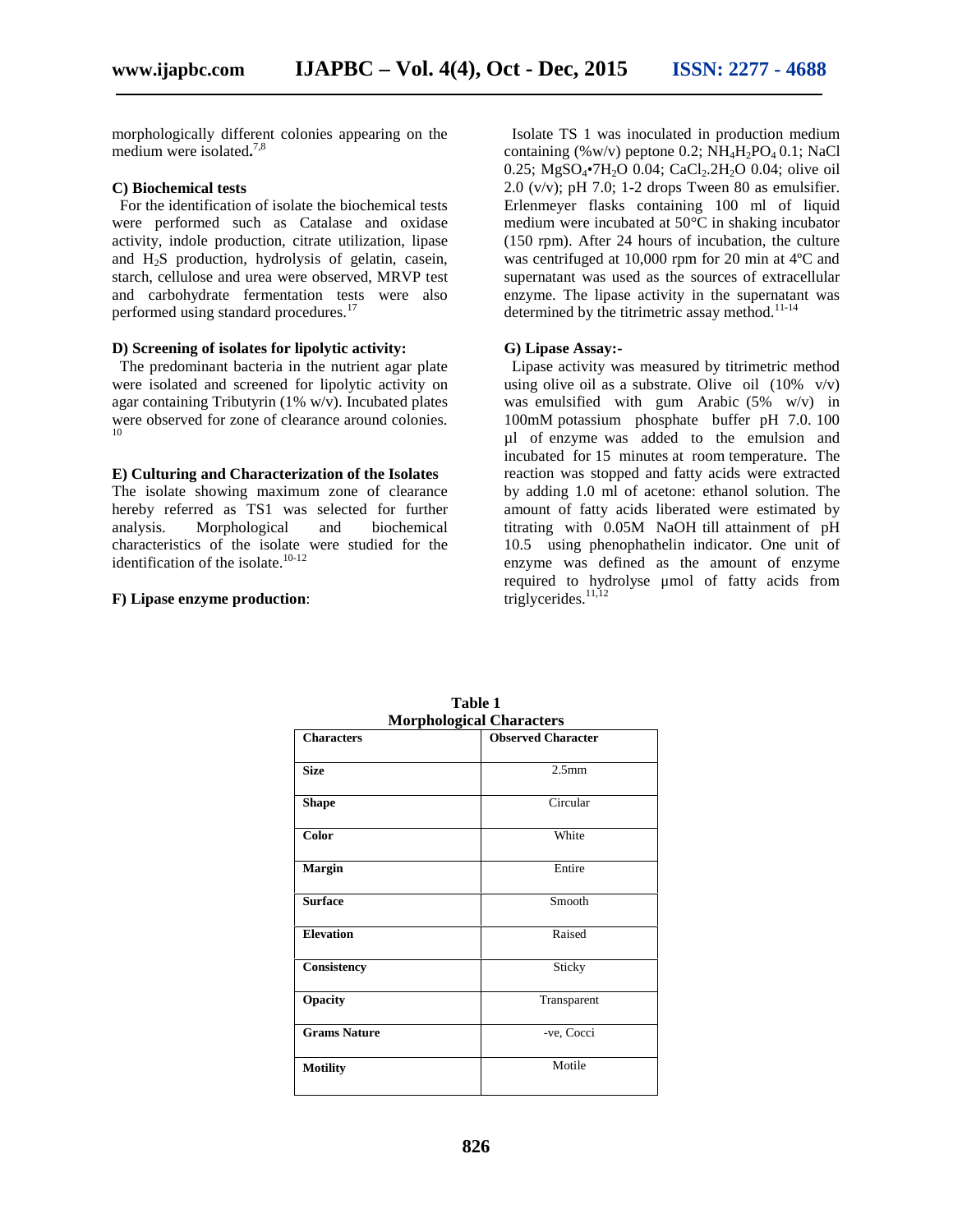| <b>Biochemical Characteristics</b>  |                |                          |                          |                         |                |  |  |
|-------------------------------------|----------------|--------------------------|--------------------------|-------------------------|----------------|--|--|
| <b>Test</b>                         | <b>Result</b>  | <b>Enzyme</b><br>profile | <b>Result</b>            | <b>Sugar</b><br>profile | <b>Result</b>  |  |  |
| <b>Catalase</b>                     | $^{+}$         | Amylase                  | $+$                      | <b>Glucose</b>          | $\blacksquare$ |  |  |
| Indole<br>production                | $\blacksquare$ | <b>Urease</b>            | $\overline{\phantom{0}}$ | <b>Ribose</b>           | $\blacksquare$ |  |  |
| Methyl red                          | $\blacksquare$ | Lipase                   | $+$                      | <b>Maltose</b>          | $+$            |  |  |
| <b>VP</b>                           | $^{+}$         | <b>Cellulase</b>         | $\blacksquare$           | Lactose                 | ۰              |  |  |
| <b>Citrate</b><br>utilization       | $\blacksquare$ | <b>Pectinase</b>         | $\blacksquare$           | <b>Sucrose</b>          | $\blacksquare$ |  |  |
| <b>Asculin</b><br><b>Hydrolysis</b> | $+$            | Laccase                  | $\blacksquare$           | Xylose                  | $\blacksquare$ |  |  |
| <b>Nitrate</b><br><b>Reduction</b>  | ٠              | Amylase                  | $+$                      | <b>Glucose</b>          | $\blacksquare$ |  |  |

**Table 2**

# **RESULT AND DISCUSSION**

Total three morphologically distinct bacterial colonies were appeared on nutrient agar plates at 50˚C. These colonies were designated as TS1, TS2 and TS3. Isolate TS1 showed luxuriant growth beside largest zone of clearance due to hydrolysis of tributyrin and selected for further study. Morphologically TS1 was motile, Gram negative Coccus that developed white circular transparent colony with raised elevation and sticky consistency. When biochemically characterized TS1 strain was positive for catalase, while Indole, Methyl Red, citrate utilization and nitrate reduction were negative. It showed positive result for amylase production. TS1 have utilized Maltose as a carbon source however Glucose, Sucrose, Lactose, Xylose, Ribose were not unitized. On the basis of biochemical characterization the isolate TS1 was identified as a *Nisseria ovis* by comparing its morphological and biochemical characteristic with Bergeys Manual of systemic bacteriology. The production and purification of lipase by this isolate TS 1 was carried out. TS1 have produced 66U/ml thermostable lipase and it was determined by titrimetric assay method.

## **CONCLUSION**

Lipase producing bacteria was isolated and identified as *Nisseria ovis* from vicinity of Industrial Effluent. Partially purified 66U/ml lipase was obtained after production. The organism shows the optimum growth at 50˚C. The enzyme produced can stable at high temperature and can be used for the various industrial

applications as the thermostable lipases have great importance.

#### **ACKNOWLEDGMENT**

Authors are thankful to Hon'ble Vice Chancellor, S.R.T.M. University, Nanded for providing infrastructure and necessary facilities.

#### **REFERENCES**

- 1. Joseph BP, Ramteke PW and ThomasG, Cold active microbial lipases: Some hot issues and recent developments. Biotech Advances, 2008, 26: 457-470.
- 2. BrockmanH, BorgstormB, Lipases. Elsevier, 1984. Amsterdam.
- 3. JaegerK, Reetz T, Microbial lipases from versatile tools for biotechnology. TIBTECH, 1998,16, 396–403.
- 4. SughiharaA, SenooT, EnokiA, ShimadaY, NagaoT andTominagaY, Purification and charactrization of a lipase from Pichiaburtonii, Appl.Microbiol Biotechnol, 1995, 43, 277-281.
- 5. JaegerKE, RansacS, DijkstraBW, HenrelCC and MissetO , Bacterial lipases. FEMS Microbiol, 1994, Rev. 15, 29-63.
- 6. SugiharaA, UeshimaM., ShimadaY, TsunasawaS. and TominagaY, Puri¢cation and characterization of a novel thermostable lipase from Pseudomonas cepacia. J. Biochem, 1992, 112, 598-603.
- 7. Reeve JN, Thermophiles in New Zealand. ASM News, 1994, 60, 541-545.